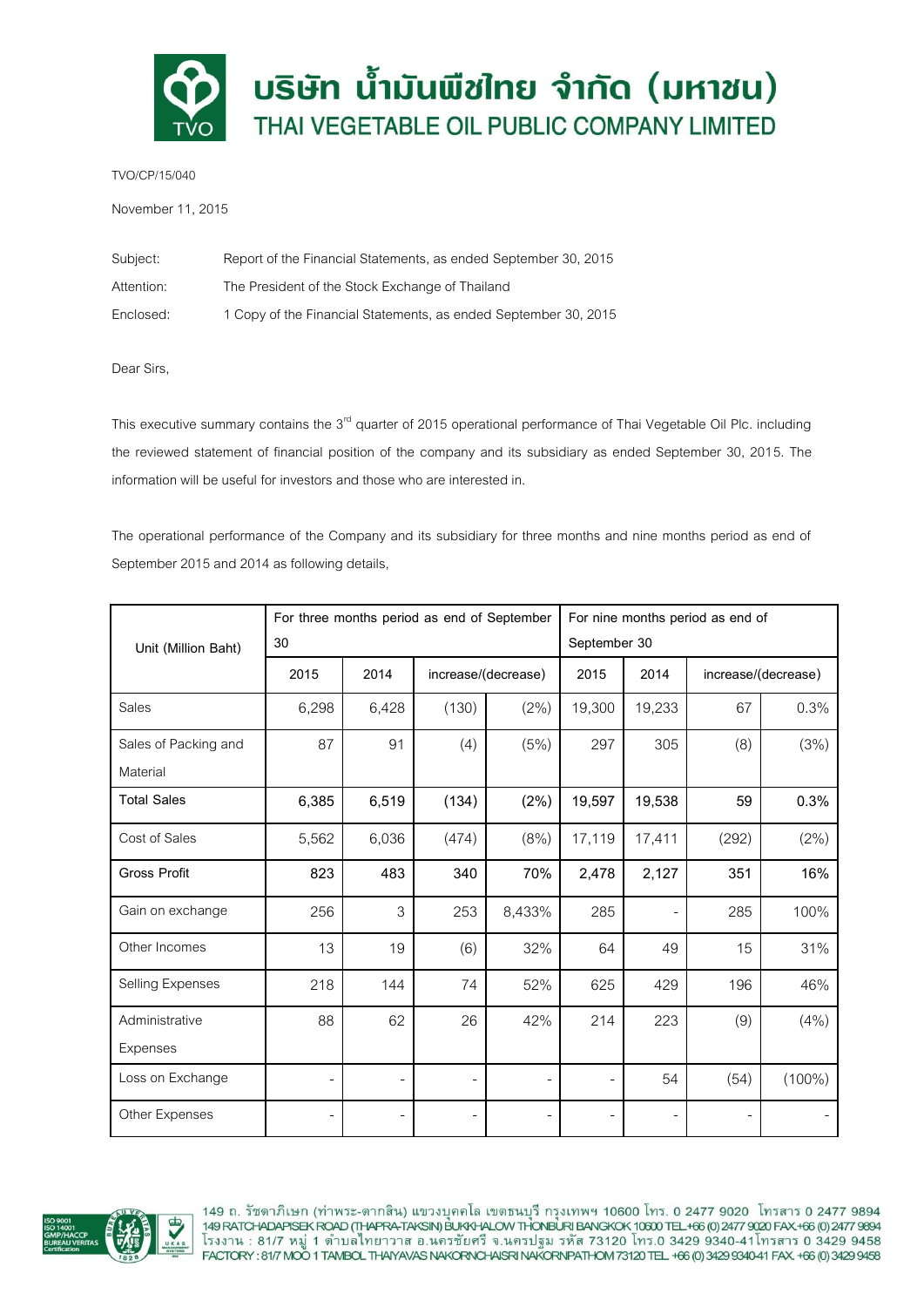|                       | For three months period as end of |                |     |                     | For nine months period as end of |       |                     |           |
|-----------------------|-----------------------------------|----------------|-----|---------------------|----------------------------------|-------|---------------------|-----------|
| Unit (Million Baht)   | September 30                      |                |     |                     | September30                      |       |                     |           |
|                       | 2014                              | 2013           |     | increase/(decrease) | 2014                             | 2013  | increase/(decrease) |           |
| Loss on Reduction of  |                                   |                |     |                     | (43)                             |       | (43)                | $(100\%)$ |
| Inventory to net      |                                   |                |     |                     |                                  |       |                     |           |
| Realizable Value      |                                   |                |     |                     |                                  |       |                     |           |
| (Reversal)            |                                   |                |     |                     |                                  |       |                     |           |
| Finance Cost          | 1                                 | $\overline{2}$ | (1) | (55%)               | 4                                | 8     | (4)                 | (48%)     |
| Profit Before Incomes | 785                               | 297            | 488 | 164%                | 2,027                            | 1,462 | 565                 | 39%       |
| Tax                   |                                   |                |     |                     |                                  |       |                     |           |
| Corporate Incomes     | 116                               | 37             | 79  | 214%                | 280                              | 176   | 104                 | 60%       |
| Tax                   |                                   |                |     |                     |                                  |       |                     |           |
| Net Profit of Equity  | 659                               | 255            | 404 | 158%                | 1,706                            | 1,265 | 441                 | 35%       |
| holders of the        |                                   |                |     |                     |                                  |       |                     |           |
| Company               |                                   |                |     |                     |                                  |       |                     |           |

In quarter 3/2015 the Company and its subsidiary has a net profit of Baht 659 million, an increase of Baht 404 million or 158% compared with the same quarter of last year (for nine-month period : increased of Baht 441 million or 35 % compared with same period of last year). The reasons of the increase are:

### **1. Sales and Cost of Sales**

In quarter of 3/2015 the Company and its subsidiary has a total sales revenue of Baht 6,385 million, decreasing Baht 134 million or 2 % compared with the same period of last year. The total sales revenue are from sales of various products Baht 6,298 million, a decrease of Baht 130 Million or 2% compared with the same period of last year due to selling price of soybean meal is slightly down following the world's soybean price. While sales volume of soybean meal increases following the demand from domestic livestock industry. Soybean meal importers buy more soybean meal from domestic crushers, owing to fluctuated price of imported soybean, and high risk from loss on exchange. All these reasons contribute the Company gross profit Baht 794 million, an increase of Bath 333 million or 72% compared with the same quarter last year.

The subsidiary has revenue from sales of packing at baht 87 million, a decrease of baht 4 million or 5 %, the decrease is from the reduction of sales from drinking water customers due to its high competition in packing industry. Some customers decreased purchasing power. On the other hand, sales volume of fruit juice customers increases because of growing demand and the change of new packing, sales promotion and some more new sales channels.

The Company and its subsidiary's cost of sales in quarter 3/2015 is Baht 5,562 million, a decrease of Baht 474 million or 8% compared with the same quarter of 2014 due to cost of imported soybean price is lower than last year, that results the increase of gross profit from 8% to 13% because the decrease of products selling price is less than the decrease of products cost.